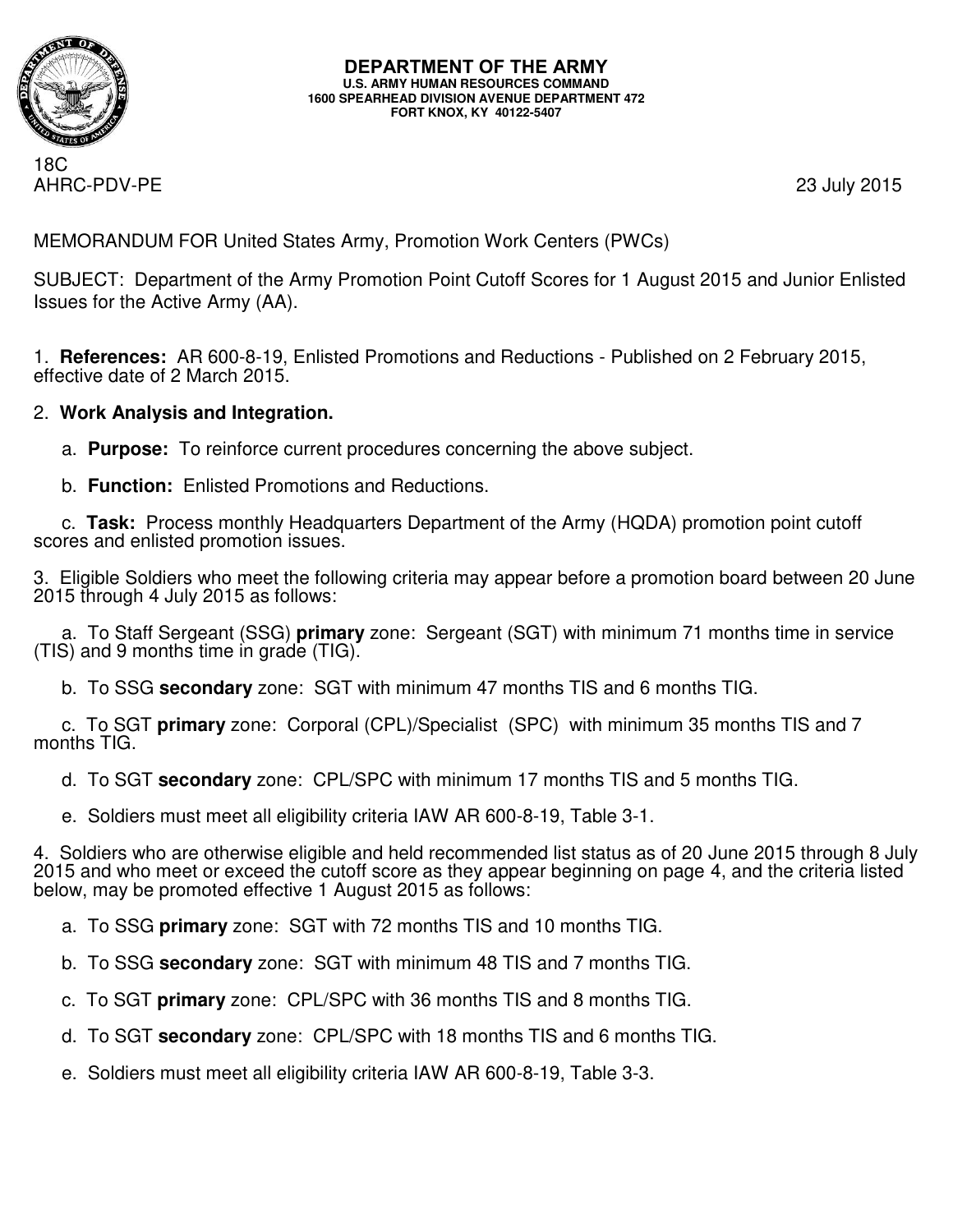SUBJECT: Department of the Army Promotion Point Cutoff Scores for 1 August 2015 and Junior Enlisted Issues for the Active Army (AA).

5. **SPC Waiver Information**: The Directorate of Military Personnel Management (DMPM), Army G1 has announced the variable specialist waiver ceiling percentage is 17%, IAW AR 600-8-19, paragraph 2-5h.

BY THE ORDER OF THE SECRETARY OF THE ARMY:

JONATHAN A. URIBE-HUITRON Sergeant Major, USA Chief, Enlisted Promotions Promotions Branch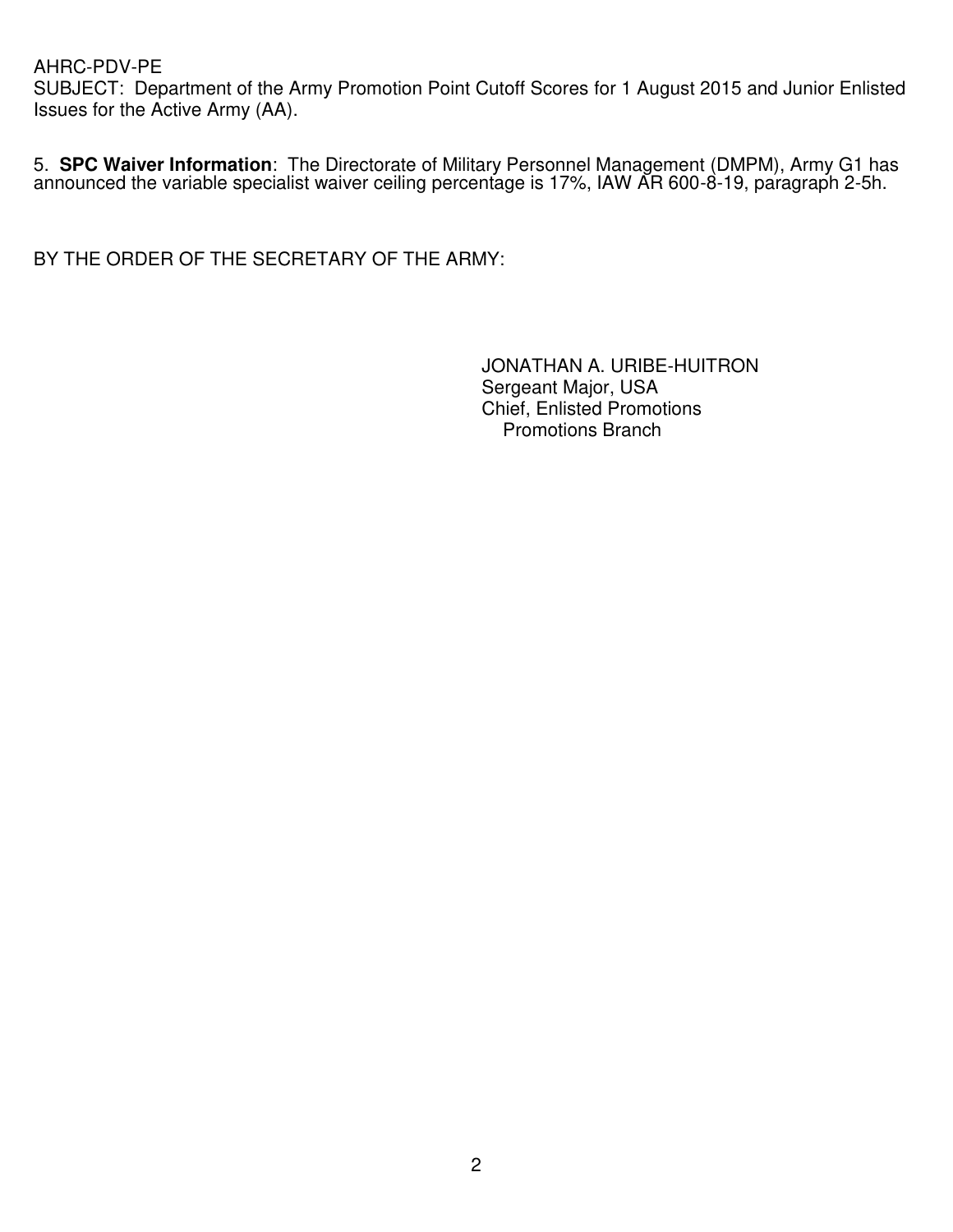SUBJECT: Department of the Army Promotion Point Cutoff Scores for 1 August 2015 and Junior Enlisted Issues for the Active Army (AA).

# **REMINDERS/GENERAL INFORMATION:**

1**. New AR 600-8-19,** Enlisted Promotions and Reductions - Published on 2 February 2015 with an effective date of 2 March 2015. To obtain a copy go to [http://www.apd.army.mil/.](http://www.apd.army.mil/)

2. **Structured Self Development (SSD)** - Effective promotion board month January 2015, completion of SSD level 2 is required before a SGT attains eligibility for recommendation for promotion to SSG (integration onto the SSG recommended list). Promotable SGTs (already integrated onto the SSG promotion recommended list (PRL)) must complete SSD 2 or Advanced Leader Course Common Core (ALC CC) NLT 8 January 2015 in order to retain their promotion list status. Failure to complete the minimum requirement of SSD 2 will result in automatic promotion list removal.

a. SSD 1 is required for a SPC/CPL effective 1 January 2014.

b. SSD 2 is required for a SGT to be integrated onto the SSG PRL.

3. Units throughout the Army are updating Soldiers training records in eMILPO to reflect completion of military resident courses using online training course certificates as the supporting documents. As a result, Soldiers are receiving erroneous promotion points. This issue affects Soldiers getting promoted to SGT and SSG. To receive promotion points for resident military training the courses must be formally listed in ATRRS and in the Soldier's ATRRS records. BDE/BN S1s and MPD personnel must verify that Soldiers attended the resident course by reviewing their ATRRS transcript prior to submitting updates into eMILPO. Any promotion obtained with erroneous documentation will result in an administration reduction.

4. After Soldiers appear on the DA Promotion Selection/By-Name List, unit's are required to ensure that Soldiers (SPC/SGT) have a current record Army Physical Fitness Test (APFT) on the promotion effective date (The date the Soldier met the cutoff score is not the effective date of the promotion), is not flagged, not barred from reenlistment, graduates of SSD 1 for promotion to SGT, SSD 2 and meets service remaining requirements (SRR) for promotion to SSG.

5. **Invalid promotion boards** - Promotion boards must be conducted between the 20<sup>th</sup> of the month proceeding the board month and no later than the 4<sup>th</sup> day of the board month. A First Sergeant (E8 or below) as the board president or promotion boards conducted outside of the dates stated will make promotion boards invalid. The Junior Enlisted Promotion section will flag all Soldiers appearing on the promotion board proceedings.

6. **Milper Messages** – Unit S1 and MPD personnel and Soldiers should review the following messages: 13-212, 13-289, 13-340, 14-022, 14-196, 14-358 & 15-022.

7. **PPW Access** – BDE/BN and MPD personnel that require access to the PPW can submit requests for access using the request memoranduim template on the HRC website,(misuse of the PPW will lead to the suspension of the user's account).

<https://www.hrc.army.mil/TAGD/Enlisted%20Selections%20and%20Promotions>Please email your request to

usarmy.knox.hrc.mbx.tagd-ir-enlisted-promotions@mail.mil with the subject line: "PPW Access".

9. Jr. enlisted promotion inquiries, email [usarmy.knox.hrc.mbx.tagd-jr-enlisted-promotions@mail.mil.](mailto:usarmy.knox.hrc.mbx.tagd-jr-enlisted-promotions@mail.mil)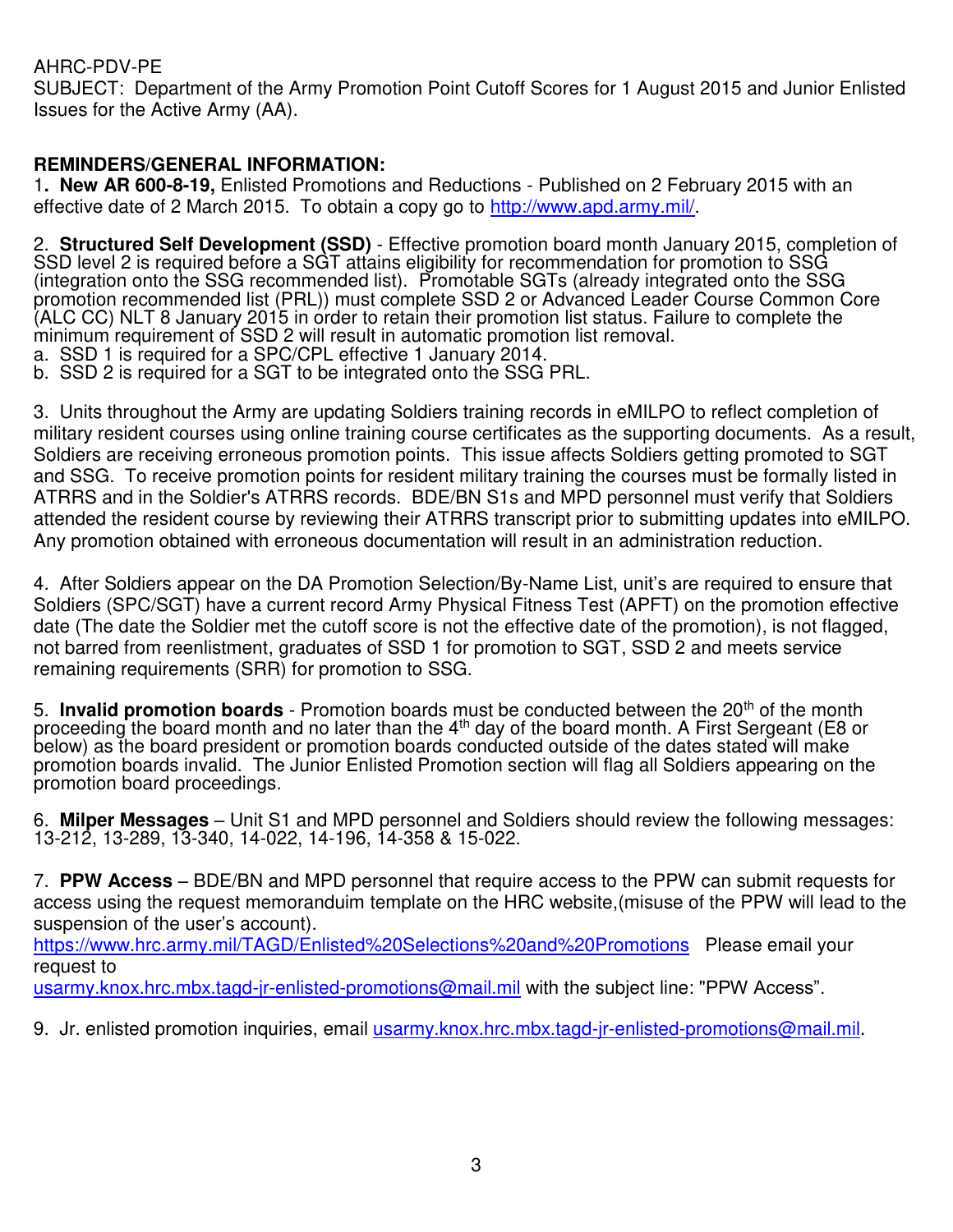SUBJECT: Department of the Army Promotion Point Cutoff Scores for 1 August 2015 and Junior Enlisted Issues for the Active Army (AA).

|                 |                                           |            |            |            |                                                    |                |                |                | AA PROMOTION QUALIFICATION SCORES FOR PROMOTION DURING AUGUST 2015 |                |                         |                |
|-----------------|-------------------------------------------|------------|------------|------------|----------------------------------------------------|----------------|----------------|----------------|--------------------------------------------------------------------|----------------|-------------------------|----------------|
|                 | <b>CUT-OFF SCORES</b><br>SSG<br>$$ SGT $$ |            |            |            | <b>ELIGIBLES ON LIST</b><br>$$ SGT $$<br>$$ SSG $$ |                |                |                |                                                                    |                | <b>PROMOTIONS (EST)</b> |                |
|                 |                                           |            |            |            |                                                    |                |                |                | $$ SGT $$                                                          |                | $$ SSG $$               |                |
| <b>MOS</b>      | <b>PZ</b>                                 | <b>SZ</b>  | <b>PZ</b>  | <b>SZ</b>  | <b>PZ</b>                                          | <b>SZ</b>      | <b>PZ</b>      | <b>SZ</b>      | <b>PZ</b>                                                          | <b>SZ</b>      | <b>PZ</b>               | <b>SZ</b>      |
| 09L             | 217                                       | 798        | 798        | 798        | $\mathbf{2}$                                       | $\circ$        | $\overline{2}$ | 0              | $\overline{2}$                                                     | 0<br>42        | $\circ$                 | 0              |
| 11B<br>11C      | 357<br>441                                | 362<br>462 | 485<br>373 | 485<br>373 | 158<br>43                                          | 91<br>26       | 207<br>15      | 269<br>13      | 114<br>8                                                           | 4              | 15<br>8                 | 18<br>7        |
| 12B             | 230                                       | 272        | 517        | 525        | 24                                                 | 7              | 98             | 51             | 22                                                                 | 6              | 6                       | 5              |
| 12C             | 331                                       | 798        | 356        | 356        | 3                                                  | $\mathbf 0$    | 4              | 3              | 3                                                                  | 0              | $\overline{0}$          | $\overline{c}$ |
| 12D             | 475                                       | 798        | 798        | 798        | $\mathbf 1$                                        | $\overline{0}$ | $\mathbf{2}$   | $\overline{2}$ | $\mathbf 1$                                                        | 0              | $\overline{0}$          | $\circ$        |
| 12H             | NA                                        | NA         | 545        | 798        | NA                                                 | ΝA             | 48             | 9              | NA                                                                 | NA             | $\overline{2}$          | $\circledcirc$ |
| 12K             | 798                                       | 798        | NA         | NA         | 15                                                 | $\mathbf 0$    | ΝA             | ΝA             | $\mathsf{O}\xspace$                                                | 0              | NA                      | NA             |
| 12M             | 798                                       | 798        | 798        | 798        | 10                                                 | $\overline{0}$ | $\mathbf 0$    | $\mathbf 1$    | $\mathbf 0$                                                        | 0              | 0                       | $\circ$        |
| 12N             | 571                                       | 798        | 574        | 798        | 161                                                | 20             | 136            | 31             | 4                                                                  | 0              | 8                       | $\overline{0}$ |
| 12P             | 798                                       | 798        | 798        | 798        | $\overline{4}$                                     | $\mathbf 0$    | 18             | 7              | $\overline{O}$                                                     | 0              | $\overline{0}$          | $\overline{0}$ |
| 12R             | 798                                       | 798        | NA         | NA         | 15                                                 | 3              | ΝA             | ΝA             | 0                                                                  | 0              | ΝA                      | NA             |
| 12T             | 559                                       | 798        | 798        | 798        | $\mathsf 9$                                        | $\mathbf 1$    | 6              | 3              | 1                                                                  | 0              | 0                       | $\mathbf 0$    |
| 12V             | 798                                       | 798        | 798        | 798        | 3                                                  | 0              | 0              | $\overline{0}$ | $\overline{O}$                                                     | 0              | 0                       | 0              |
| 12W             | 580                                       | 798        | NA         | NA         | 39                                                 | 6              | ΝA             | ΝA             | $\overline{2}$                                                     | 0              | ΝA                      | NA             |
| 12Y             | 597                                       | 798        | 497        | 798        | 58                                                 | 7              | 29             | 8              | $\overline{2}$                                                     | 0              | $\mathbf{1}$            | $\overline{0}$ |
| 13B             | 367                                       | 370        | 562        | 571        | 90                                                 | 52             | 204            | 125            | 42                                                                 | 21             | 36                      | 10             |
| 13D             | 435                                       | 459        | 428        | 435        | 72                                                 | 8              | 23             | 22             | 21                                                                 | 1              | 14                      | 7              |
| $13F+$          | 39                                        | 40         | 386        | 386        | 33                                                 | 6              | 17             | 26             | 33                                                                 | 6              | 8                       | 8              |
| $13M+*$         | 39                                        | 40         | 14         | 15         | 6                                                  | 1              | 3              | 3              | 6                                                                  | 1              | 3                       | 3              |
| 13P             | 798                                       | 798        | 798        | 798        | 3                                                  | $\overline{0}$ | 8              | 11             | 0                                                                  | 0              | $\overline{0}$          | $\overline{0}$ |
| 13R             | 798                                       | 798        | 14         | 15         | $\overline{2}$                                     | $\overline{O}$ | $\mathbf 1$    | $\circ$        | 0                                                                  | 0              | $\mathbf{1}$            | 0              |
| 13T             | 798                                       | 798        | 798        | 798        | $\overline{2}$                                     | $\overline{O}$ | 4              | $\overline{2}$ | 0                                                                  | 0              | $\overline{0}$          | 0              |
| <b>14E</b>      | 443                                       | 443        | 456        | 583        | 40                                                 | 8              | 13             | 14             | 4                                                                  | 1              | $\overline{2}$          | $\mathbf 1$    |
| 14G             | 463                                       | 465        | 547        | 547        | 38                                                 | $\overline{2}$ | 19             | 15             | 5                                                                  | 1              | $\mathbf 1$             | $\mathbf 1$    |
| 14H             | 361                                       | 397        | 462        | 473        | 14                                                 | 4              | 21             | 17             | 4                                                                  | 1              | 5                       | 3              |
| 14S             | 798                                       | 798        | 798        | 798        | 4                                                  | 1              | 6              | 3              | 0                                                                  | 0              | $\Omega$                | $\overline{0}$ |
| 14T             | 402                                       | 403        | 431        | 441        | 47                                                 | 22             | 24             | 23             | 4                                                                  | 5              | $\overline{2}$          | $\mathbf 1$    |
| 15B             | 798                                       | 798        | 585        | 798        | 34                                                 | 3              | 5              | 3              | 0                                                                  | 0              | 1                       | 0              |
| 15D             | 475                                       | 475        | 798        | 798        | 25                                                 | 4              | 6              | 6              | 1                                                                  | $\overline{2}$ | $\Omega$                | $\overline{0}$ |
| 15E             | 477                                       | 519        | 570        | 570        | 52                                                 | 3              | 8              | 4              | 6                                                                  | 1              | $\Omega$                | $\mathbf 1$    |
| 15F             | 798                                       | 798        | 528        | 798        | 18                                                 | $\mathbf 1$    | 6              | 5              | 0                                                                  | 0              | 1                       | $\circ$        |
| 15G             | 798                                       | 798        | 798        | 798        | 36                                                 | 4              | 21             | 8              | 0                                                                  | 0              | $\overline{0}$          | $\overline{0}$ |
| 15H             | 798                                       | 798        | 613        | 798        | 8                                                  | 5              | 13             | $\overline{7}$ | 0                                                                  | 0              |                         | 0              |
| 15J             | 798                                       | 798        | 798        | 798        | 44                                                 | $\mathbf{2}$   | $\mathsf 9$    | $\mathbf{2}$   | 0                                                                  | 0              | $\mathsf{O}$            | $\mathbb O$    |
| 15N             | 798                                       | 798        | 798        | 798        | 5                                                  | $\mathbf{1}$   | 26             | 5              | 0                                                                  | 0              | 0                       | 0              |
| 15P             | 596                                       | 798        | 798        | 798        | 69                                                 | 10             | 61             | 13             | $\mathbf 1$                                                        | 0              | 0                       | $\mathsf O$    |
| 15Q             | 451                                       | 798        | 500        | 500        | 24                                                 | $\mathbf{2}$   | 11             | 5              | $\overline{2}$                                                     | $\mathsf{O}$   | $\mathsf{O}$            | $\mathbf 1$    |
| 15R             | 331                                       | 354        | 372        | 408        | 37                                                 | $\,8\,$        | $\sqrt{ }$     | 7              | 25                                                                 | 6              | 5                       | $\mathbf 1$    |
| 15 <sub>S</sub> | 798                                       | 798        | 798        | 798        | $\sqrt{4}$                                         | $1\,$          | 15             | $\mathbf{2}$   | $\mathbf 0$                                                        | $\mathsf{O}$   | $\mathsf{O}$            | $\mathsf O$    |
| 15T             | 553                                       | 798        | 798        | 798        | 132                                                | 27             | 152            | 29             | 5                                                                  | $\mathbf 0$    | 0                       | $\mathsf{O}$   |
| 15U             | 518                                       | 592        | 798        | 798        | 32                                                 | 11             | 39             | 12             | $\overline{c}$                                                     | $\mathbf 1$    | 0                       | $\mathsf{O}$   |
| 15W             | 451                                       | 798        | 387        | 387        | 56                                                 | 10             | $\sqrt{2}$     | $\sqrt{2}$     | 12                                                                 | 0              | $\sqrt{2}$              | $\overline{c}$ |
| $15Y*$          | 201                                       | 326        | 14         | 15         | $15\,$                                             | 4              | 14             | $\mathbf 1$    | 14                                                                 | 4              | 14                      | $\mathbf 1$    |
| $18B*$          | 798                                       | 798        | 14         | 15         | $\mathsf{O}$                                       | $\theta$       | 6              | $\overline{4}$ | $\mathsf{O}$                                                       | $\mathsf{O}$   | 6                       | $\overline{4}$ |
| 18C             | 798                                       | 798        | 798        | 798        | 0                                                  | 0              | $\mathbf{2}$   | 12             | 0                                                                  | 0              | 0                       | 0              |
| 18D             | 798                                       | 798        | 798        | 798        | 0                                                  | 0              | $\mathbf 1$    | $\,8\,$        | 0                                                                  | 0              | $\mathsf{O}$            | $\mathbf 0$    |

 $+$  = CLI Promotions to E5  $*$  = CLI Promotions E6  $*$  = CLI Promotions E5 + E6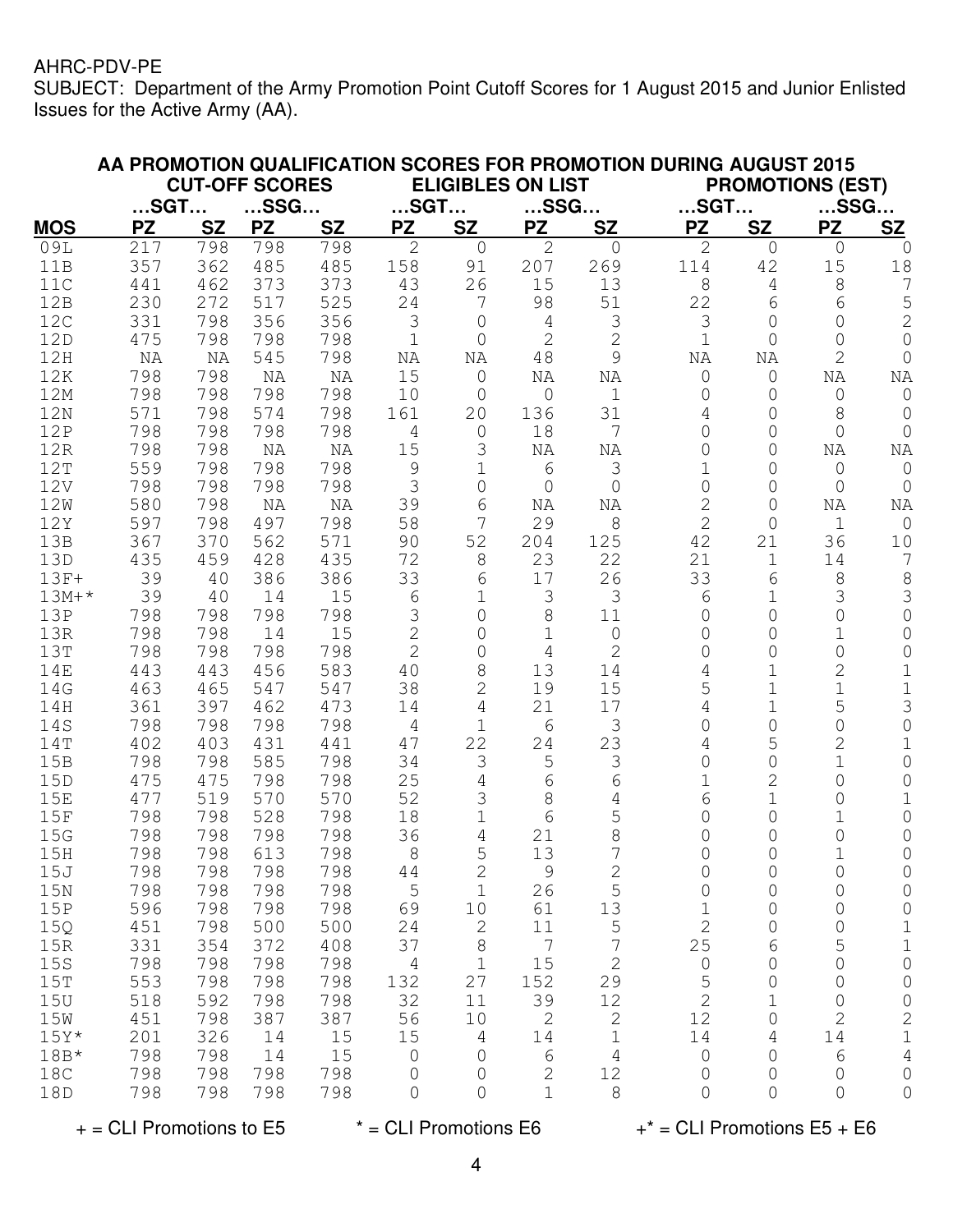SUBJECT: Department of the Army Promotion Point Cutoff Scores for 1 August 2015 and Junior Enlisted Issues for the Active Army (AA).

|               |                        |            |             |            |                             |                    |                      | AA PROMOTION QUALIFICATION SCORES FOR PROMOTION DURING AUGUST 2015 |                             |                     |                               |                |
|---------------|------------------------|------------|-------------|------------|-----------------------------|--------------------|----------------------|--------------------------------------------------------------------|-----------------------------|---------------------|-------------------------------|----------------|
|               | <b>CUT-OFF SCORES</b>  |            |             |            | <b>ELIGIBLES ON LIST</b>    |                    |                      |                                                                    | <b>PROMOTIONS (EST)</b>     |                     |                               |                |
|               | $$ SSG $$<br>$$ SGT $$ |            |             |            | $$ SGT $$                   |                    | $$ SSG $$            |                                                                    | $$ SGT $$                   |                     | $$ SSG $$                     |                |
| <b>MOS</b>    | <b>PZ</b>              | <b>SZ</b>  | <b>PZ</b>   | <b>SZ</b>  | <b>PZ</b>                   | <b>SZ</b>          | <b>PZ</b>            | <b>SZ</b>                                                          | <b>PZ</b>                   | <b>SZ</b>           | <b>PZ</b>                     | S <sub>Z</sub> |
| <b>18E</b>    | 798                    | 798        | 452         | 463        | $\overline{0}$              | $\mathbf 0$        | 3                    | 6                                                                  | 0                           | $\overline{0}$      | $\mathbf{2}$                  | ı              |
| 19D           | 527                    | 533        | 798         | 798        | 208                         | 66                 | 289                  | 116                                                                | $\mathbf 1$                 | $\mathbf{2}$        | 0                             | 0              |
| 19K+          | 39                     | 40         | 448         | 457        | 20                          | 20                 | 65                   | 38                                                                 | 20                          | 20                  | 17                            |                |
| 25B           | 697                    | 798        | 798         | 798        | 529                         | 39                 | 295                  | 40                                                                 | 11                          | $\overline{0}$      | 0                             | 0              |
| 25C           | 572                    | 798        | 798         | 798        | 50                          | 6                  | 12                   | 18                                                                 | $\mathbf{2}$                | 0                   | 0                             | 0              |
| 25D           | NA                     | NA         | 14          | 15         | NA                          | NA                 | 1                    | 0                                                                  | NA                          | NA                  | 1                             | 0              |
| 25E           | 798                    | 798        | 14          | 15         | $\overline{0}$              | $\mathsf{O}$       | $\overline{2}$       | 0                                                                  | $\mathsf{O}$                | $\mathsf{O}$        | $\overline{2}$                | 0              |
| 25L           | 521                    | 554        | 798         | 798        | 49                          | 7                  | 67                   | 16                                                                 | 3                           | $\mathbf 1$         | $\overline{O}$                | 0              |
| 25M           | 798                    | 798        | 725         | 798        | 43                          | $\mathbf{2}$       | 26                   | $\overline{2}$                                                     | $\overline{0}$              | 0                   | $\mathbf 1$                   | 0              |
| 25N           | 798                    | 798        | 798         | 798        | 184                         | 12                 | 69                   | 49                                                                 | $\overline{0}$              | 0                   | 0                             | 0              |
| 25P           | 564                    | 798        | 798         | 798        | 38                          | $\mathbf 1$        | 40                   | 4                                                                  | 9                           | 0                   | 0                             | 0              |
| 25Q           | 492                    | 493        | 572         | 582        | 124                         | 12                 | 125                  | 65                                                                 | 12                          | 2                   | 2                             | 1              |
| 25R           | 798                    | 798        | 798         | 798        | 46                          | $\mathsf{O}$       | 7                    | $\overline{0}$                                                     | $\mathsf{O}$                | 0                   | 0                             | 0              |
| 25S           | 585                    | 592        | 798         | 798        | 229                         | 26                 | 134                  | 54                                                                 | 16                          | $\mathbf 1$         | 0                             | 0              |
| 25U           | 512                    | 517        | 656         | 798        | 246                         | 42                 | 397                  | 44                                                                 | 35                          | 5                   | 5                             | 0              |
| 25V           | 585                    | 798        | 798         | 798        | 19                          | 0                  | 9                    | 6                                                                  | 1                           | 0                   | 0                             | 0              |
| 27D           | 479                    | 798        | 501         | 501        | 39                          | 6                  | 59                   | 27                                                                 | 4                           | 0                   | 1                             | $\overline{2}$ |
| 29E           | 39                     | 40         | 668         | 798        | $\overline{0}$              | 0                  | 10                   | 8                                                                  | $\overline{0}$              | $\Omega$            | 1                             | 0              |
| 31B           | 531                    | 542        | 798         | 798        | 269                         | 57                 | 490                  | 72                                                                 | 14                          | 4                   | 0                             | 0              |
| 31D           | 39                     | 40         | 498         | 502        | $\mathbf 0$                 | 0                  | 18                   | 18                                                                 | $\mathbf 0$                 | 0                   | 4                             | $\overline{2}$ |
| 31E           | 174                    | 309        | 431         | 484        | 4                           | 1                  | 12                   | 16                                                                 | 4                           | 1                   | 1                             | 1              |
| $31K+$        | 39                     | 40         | 798         | 798        | 2                           | 0                  | 11                   | 0                                                                  | $\overline{2}$              | 0                   | $\Omega$                      | 0              |
| 35F           | 556                    | 798        | 798         | 798        | 171                         | 84                 | 47                   | 115                                                                | 1                           | $\Omega$            | $\Omega$                      | 0              |
| $35G+$        | 39                     | 40         | 347         | 354        | 6                           | 0                  | 14                   | 7                                                                  | 6                           | $\Omega$            | 5                             | 4              |
| <b>35L</b>    | 39                     | 40         | 798         | 798        | $\overline{0}$              | $\overline{0}$     | 113                  | 25                                                                 | $\Omega$                    | $\Omega$            | $\Omega$                      | 0              |
| 35M           | 533                    | 533        | 599         | 608        | 161                         | 31                 | 69                   | 48                                                                 | 8                           | 3                   | 1                             | 1              |
| 35N           | 538                    | 798        | 475         | 492        | 202                         | 24                 | 73                   | 51                                                                 | 3                           | $\Omega$            | $\overline{2}$                | $\overline{2}$ |
| 35P           | 798                    | 798        | 798         | 798        | 129                         | 10                 | 36                   | 31                                                                 | 0                           | $\cap$              | $\Omega$                      | 0              |
| 35PCM         | 602                    | 798        | 798         | 798        | 49                          | 4                  | 16                   | 9                                                                  | 3                           | $\cap$              | $\cap$                        | 0              |
| 35PFR         | 581                    | 798        | 798         | 798        | 22                          | 4                  | 1                    | $\overline{2}$                                                     | 1                           | 0                   | $\Omega$                      | 0              |
| 35PKP         | 584                    | 798        | 798         | 798        | 92                          | 7                  | 19                   | 11                                                                 | 6                           | 0                   | Ω                             | Ω              |
| 35PLA         | (SEE)                  |            | 35PQB) (SEE | 35PQB)     | (SEE                        | 35PQB)             | (SEE                 | 35PQB)                                                             | (SEE)                       | $35PQB$ )           | (SEE                          | 35PQB)         |
| 35PQB         | 597                    | 597        | 798         | 798        | 49                          | 6                  | 12                   | 5                                                                  | 2                           | 1                   | 0                             | $\cup$         |
| 35PRU         | 512                    | 516        | 798         | 798        | 21                          | $\overline{c}$     | $\mathsf{O}$         | $\mathsf{O}$                                                       | З                           | $\mathbf 1$         | 0                             | 0              |
| 35Q           | 798                    | 798        | 798         | 798        | $\mathbb O$                 | 7                  | 3                    | 4                                                                  | $\mathsf O$                 | 0                   | 0                             | 0              |
| 35S           | 403                    | 798        | 798<br>798  | 798        | 19                          | $\sqrt{2}$         | 44                   | 11                                                                 | $\mathbf 1$                 | 0                   | 0                             | 0              |
| 35T           | 403<br>626             | 500<br>798 | 664         | 798<br>798 | 21<br>51                    | $\mathbf 1$<br>22  | 33<br>30             | 6<br>$\mathsf 9$                                                   | $10$<br>$\mathbf 1$         | $\mathbf 1$         | $\circledcirc$<br>$\mathbf 1$ | 0              |
| 36B<br>$37F+$ | 39                     |            | 674         | 798        | $1\,$                       |                    |                      |                                                                    | $1\,$                       | $\mathsf O$         |                               | 0              |
| $38B*$        | NA                     | 40<br>NA   | 14          | 15         | NA                          | $\mathsf{O}$<br>NA | 88<br>$\mathbf{2}$   | 42<br>3                                                            |                             | $\mathsf{O}\xspace$ | 4<br>$\overline{c}$           | 0              |
|               | 798                    | 798        | 798         | 798        | 633                         | 99                 | 680                  | 76                                                                 | NA                          | NA                  | $\mathbf 0$                   | 3              |
| 42A<br>42R    | 614                    | 798        | 631         | 798        | 71                          | 38                 | 131                  |                                                                    | $\mathsf O$<br>$\sqrt{2}$   | $\mathbb O$         |                               | 0              |
|               | 39                     |            |             |            |                             |                    |                      | 55                                                                 |                             | 0                   | 3                             | 0              |
| 46Q<br>46R    | 39                     | 40<br>40   | 418<br>583  | 798<br>798 | $\mathsf{O}$<br>$\mathbf 0$ | $\mathbf 0$<br>0   | $\overline{4}$<br>46 | 2<br>4                                                             | $\mathsf{O}$<br>$\mathsf O$ | 0<br>0              | $\overline{c}$<br>3           | 0<br>0         |
| 51C           | NA                     | NA         | 14          | 15         | NA                          | NA                 | 0                    | 0                                                                  | NA                          | ΝA                  | $\mathsf{O}$                  |                |
| 56M           | 581                    | 798        | 798         | 798        | 39                          | 7                  | 86                   | 22                                                                 | $\mathbf 1$                 | $\mathsf{O}$        | 0                             | 0<br>0         |
| 68A           | 581                    | 798        | 798         | 798        | 18                          | 8                  | 47                   | $\mathcal{S}$                                                      | $\mathbf 1$                 | 0                   | 0                             | 0              |
|               |                        |            |             |            |                             |                    |                      |                                                                    |                             |                     |                               |                |

 $+$  = CLI Promotions to E5  $*$  = CLI Promotions E6  $+$   $*$  = CLI Promotions E5 + E6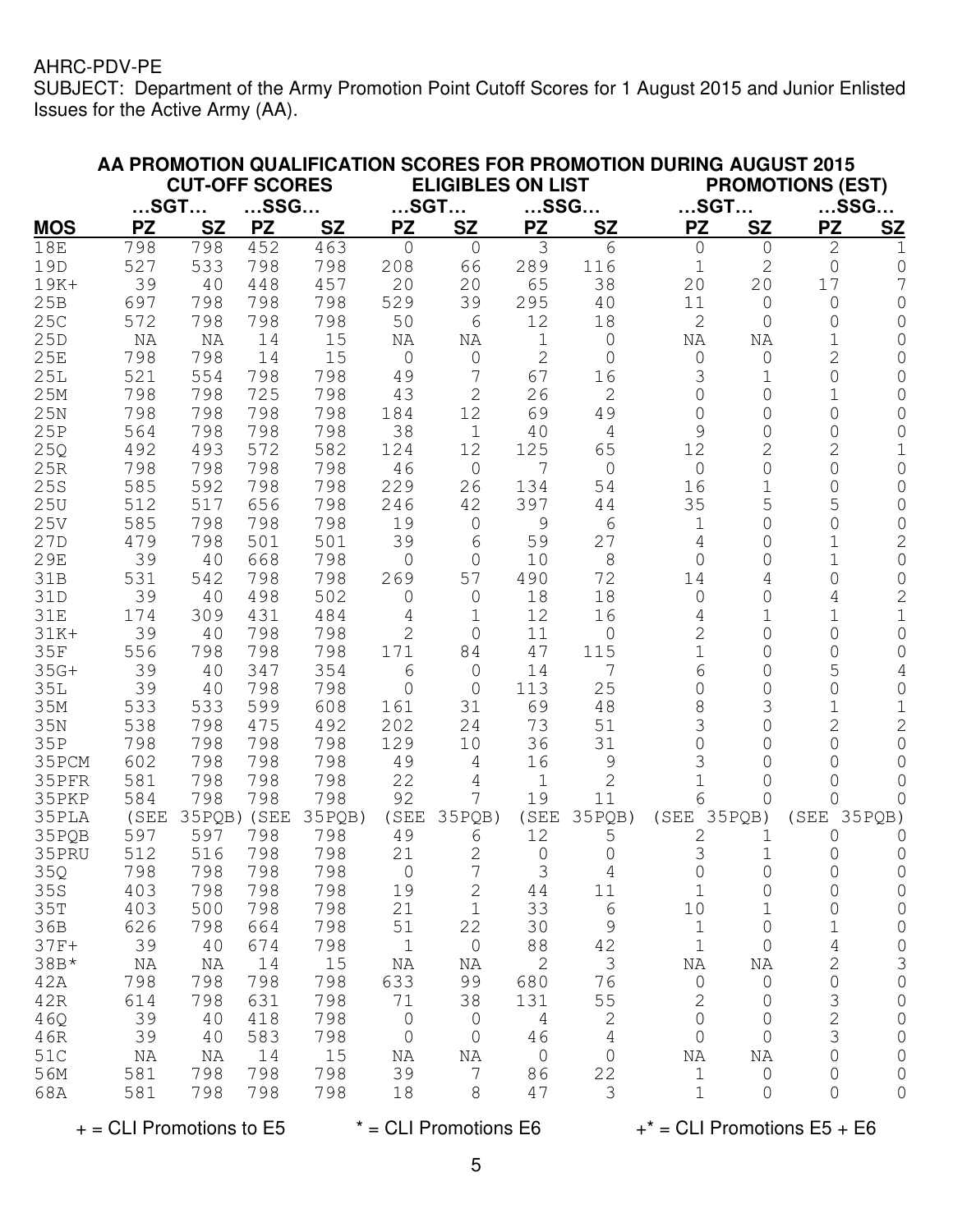SUBJECT: Department of the Army Promotion Point Cutoff Scores for 1 August 2015 and Junior Enlisted Issues for the Active Army (AA).

|             |                       |           |            |            |                          |                   |                 |                | AA PROMOTION QUALIFICATION SCORES FOR PROMOTION DURING AUGUST 2015 |                           |                |                |
|-------------|-----------------------|-----------|------------|------------|--------------------------|-------------------|-----------------|----------------|--------------------------------------------------------------------|---------------------------|----------------|----------------|
|             | <b>CUT-OFF SCORES</b> |           |            |            | <b>ELIGIBLES ON LIST</b> |                   |                 |                |                                                                    | <b>PROMOTIONS (EST)</b>   |                |                |
|             | $$ SGT $$             |           | $$ SSG $$  |            | $$ SGT $$                |                   | $$ SSG $$       |                | $$ SGT $$                                                          |                           | $$ SSG $$      |                |
| <b>MOS</b>  | <b>PZ</b>             | <b>SZ</b> | <b>PZ</b>  | <b>SZ</b>  | <b>PZ</b>                | <b>SZ</b>         | <b>PZ</b>       | <b>SZ</b>      | <b>PZ</b>                                                          | <b>SZ</b>                 | <b>PZ</b>      | S <sub>Z</sub> |
| 68B         | 39                    | 40        | 798        | 798        | $\circ$                  | $\overline{0}$    | 6               | $\mathsf{O}$   | 0                                                                  | $\mathbf 0$               | 0              | 0              |
| 68C         | 450                   | 450       | 634        | 798        | 3                        | $\overline{c}$    | 97              | 7              | $\mathbf 1$                                                        | $\mathbf 1$               | $\mathbf 1$    | 0              |
| 68D         | 571                   | 798       | 597        | 798        | 51                       | 7                 | 42              | 3              | 4                                                                  | 0                         | $\overline{2}$ | 0              |
| 68E         | 671                   | 798       | 728        | 798        | 128                      | 12                | 102             | 10             | 3                                                                  | 0                         | $\mathbf 1$    | 0              |
| 68F+        | 39                    | 40        | 798        | 798        | $\overline{2}$           | $\circ$           | 26              | 3              | $\overline{2}$                                                     | 0                         | 0              | 0              |
| 68G         | 798                   | 798       | 798        | 798        | 20                       | 7                 | 31              | 3              | 0                                                                  | 0                         | 0              | 0              |
| 68H         | 689                   | 798       | 798        | 798        | 21                       | $\overline{c}$    | $\mathsf{O}$    | 1              | 1                                                                  | 0                         | 0              | 0              |
| 68J         | 548                   | 798       | 537        | 798        | 59                       | 6                 | 29              | 3              | 4                                                                  | 0                         | 5              | 0              |
| 68K         | 617                   | 798       | 689        | 798        | 157                      | 11                | 100             | 15             | 7                                                                  | 0                         | 1              | 0              |
| 68L         | 39                    | 40        | 798        | 798        | 0                        | 0                 | 0               | 0              | 0                                                                  | 0                         | 0              | 0              |
| 68M         | 515                   | 798       | 481        | 563        | 22                       | $\overline{2}$    | 10              | 2              | 3                                                                  | 0                         | 1              |                |
| 68N         | 798                   | 798       | 798        | 798        | $\mathbf 1$              | $\Omega$          | 6               | 0              | 0                                                                  | 0                         | 0              | 0              |
| 68P         | 610                   | 663       | 633        | 798        | 77                       | 17                | 58              | 9              | 3                                                                  | 1                         | $\overline{2}$ | 0              |
| 68Q         | 798                   | 798       | 798        | 798        | 43                       | 8                 | 39              | $\overline{2}$ | $\Omega$                                                           | 0                         | $\overline{O}$ | O              |
| 68R         | 544                   | 798       | 619        | 798        | 30                       | 3                 | 61              | 14             | $\overline{2}$                                                     | 0                         | 1              | O              |
| 68S         | 399                   | 798       | 530        | 798        | 5                        | 1                 | 25              | 7              | 4                                                                  | 0                         | 2              | 0              |
| 68T         | 798                   | 798       | 798        | 798        | 15                       | 4                 | 28              | 2              | $\Omega$                                                           | 0                         | 0              | 0              |
| 68U         | 39                    | 40        | 798        | 798        | $\overline{0}$           | 0                 | 1               | 1              | $\Omega$                                                           | 0                         | 0              | 0              |
| 68V         | 39                    | 40        | 631        | 798        | 0                        | 0                 | 28              | 0              | 0                                                                  | $\Omega$                  | 2              | 0              |
| 68W         | 613                   | 614       | 671        | 798        | 693                      | 197               | 477             | 150            | 6                                                                  | 3                         | $\overline{2}$ | 0              |
| 68X         | 438                   | 438       | 798        | 798        | 36                       | 15                | 31              | 14             | 5                                                                  | 3                         | $\Omega$       | 0              |
| 68Y+<br>74D | 39<br>507             | 40        | 798<br>633 | 798<br>798 | 1<br>43                  | $\mathbf 0$<br>23 | 10<br>167       | 1<br>63        | 1<br>9                                                             | $\circ$<br>$\overline{2}$ | 0<br>3         | 0<br>0         |
| 79R         | NA                    | 617       | 798        | 798        |                          | NA                | 136             | 1              | NA                                                                 | NA                        | $\overline{O}$ | 0              |
| 79S         | ΝA                    | ΝA<br>ΝA  | 798        | 798        | ΝA<br>ΝA                 | ΝA                | 11              | $\overline{2}$ | NA                                                                 | NA                        | 0              | 0              |
| 88H         | 498                   | 798       | 673        | 798        | 13                       | 4                 | 71              | 15             | 3                                                                  | $\mathsf{O}$              | $\overline{2}$ | 0              |
| <b>88K</b>  | 557                   | 798       | 570        | 798        | 14                       | 5                 | 10              | 5              | 1                                                                  | $\circ$                   | 1              | 0              |
| 88L         | 798                   | 798       | 512        | 798        | 12                       | $\mathbf{2}$      | 4               | 2              | 0                                                                  | 0                         | 1              | 0              |
| 88M         | 340                   | 351       | 675        | 798        | 34                       | 21                | 406             | 100            | 21                                                                 | 11                        | 4              | 0              |
| 88N         | 227                   | 267       | 669        | 798        | $\,8\,$                  | $\mathbf 1$       | 60              | 24             | 6                                                                  | $\mathbf 1$               | $\mathbf{1}$   | 0              |
| 89A         | 522                   | 798       | NA         | NA         | 23                       | $\mathbf 1$       | ΝA              | NA             | 4                                                                  | 0                         | NA             | NA             |
| 89B         | 449                   | 798       | 585        | 798        | 27                       | 12                | 61              | 17             | $\mathbf{2}$                                                       | 0                         | $\mathbf 1$    | 0              |
| 89D         | 649                   | 798       | 487        | 487        | 288                      | 7                 | 21              | 33             | 9                                                                  | 0                         | $\mathbf 1$    | 3              |
| $91A+*$     | 39                    | 40        | 14         | 15         | 10                       | $\mathbf{1}$      | 4               | $\overline{0}$ | 10                                                                 |                           | $\overline{4}$ | 0              |
| 91B         | 575                   | 609       | 711        | 798        | 524                      | 76                | 774             | 74             | 16                                                                 | 2                         | 6              | 0              |
| 91C         | 798                   | 798       | 798        | 798        | 129                      | $\overline{5}$    | 178             | 12             | $\mathsf{O}$                                                       | 0                         | 0              | 0              |
| 91D         | 628                   | 798       | 798        | 798        | 155                      | 19                | 195             | 26             | 2                                                                  | 0                         | 0              | 0              |
| 91E         | 544                   | 798       | 691        | 798        | 23                       | 11                | 60              | 16             | $\overline{2}$                                                     | 0                         | 1              | 0              |
| 91F         | 542                   | 798       | 798        | 798        | 71                       | 14                | 80              | 13             | $\overline{2}$                                                     | 0                         | $\circ$        | $\mathbf 0$    |
| 91G         | 798                   | 798       | NA         | ΝA         | 8                        | $\circ$           | ΝA              | ΝA             | 0                                                                  | $\overline{0}$            | ΝA             | ΝA             |
| 91H         | 471                   | 798       | 798        | 798        | 17                       | $\circ$           | 49              | 3              | 3                                                                  | 0                         | $\mathbb O$    | $\mathsf{O}$   |
| 91J         | 798                   | 798       | ΝA         | ΝA         | 108                      | 5                 | ΝA              | ΝA             | 0                                                                  | 0                         | ΝA             | ΝA             |
| 91L         | 620                   | 798       | 683        | 798        | 56                       | $\mathfrak{Z}$    | 28              | $\overline{7}$ | 2                                                                  | 0                         | $\mathbf 1$    | $\overline{0}$ |
| 91M         | 261                   | 261       | 665        | 798        | $\mathbf{1}$             | $\mathbf 1$       | 28              | $\mathcal{G}$  | $\mathbf 1$                                                        | $\mathbf 1$               | 1              | $\overline{0}$ |
| 91P+        | 39                    | 40        | 798        | 798        | $\mathbf 1$              | $\overline{0}$    | $\mathbf{1}$    | $\mathfrak{Z}$ | $\mathbf 1$                                                        | $\circ$                   | 0              | $\overline{0}$ |
| 91S         | 222                   | 251       | 370        | 370        | $\mathbf 1$              | $\mathbf{2}$      | $7\phantom{.0}$ | 5              | $\mathbf 1$                                                        | 2                         | 3              | $\mathbf{2}$   |
| 92A         | 650                   | 798       | 798        | 798        | 624                      | 97                | 613             | 70             | 3                                                                  | $\mathsf{O}$              | $\overline{0}$ | $\overline{0}$ |

 $+$  = CLI Promotions to E5  $*$  = CLI Promotions E6  $+$   $*$  = CLI Promotions E5 + E6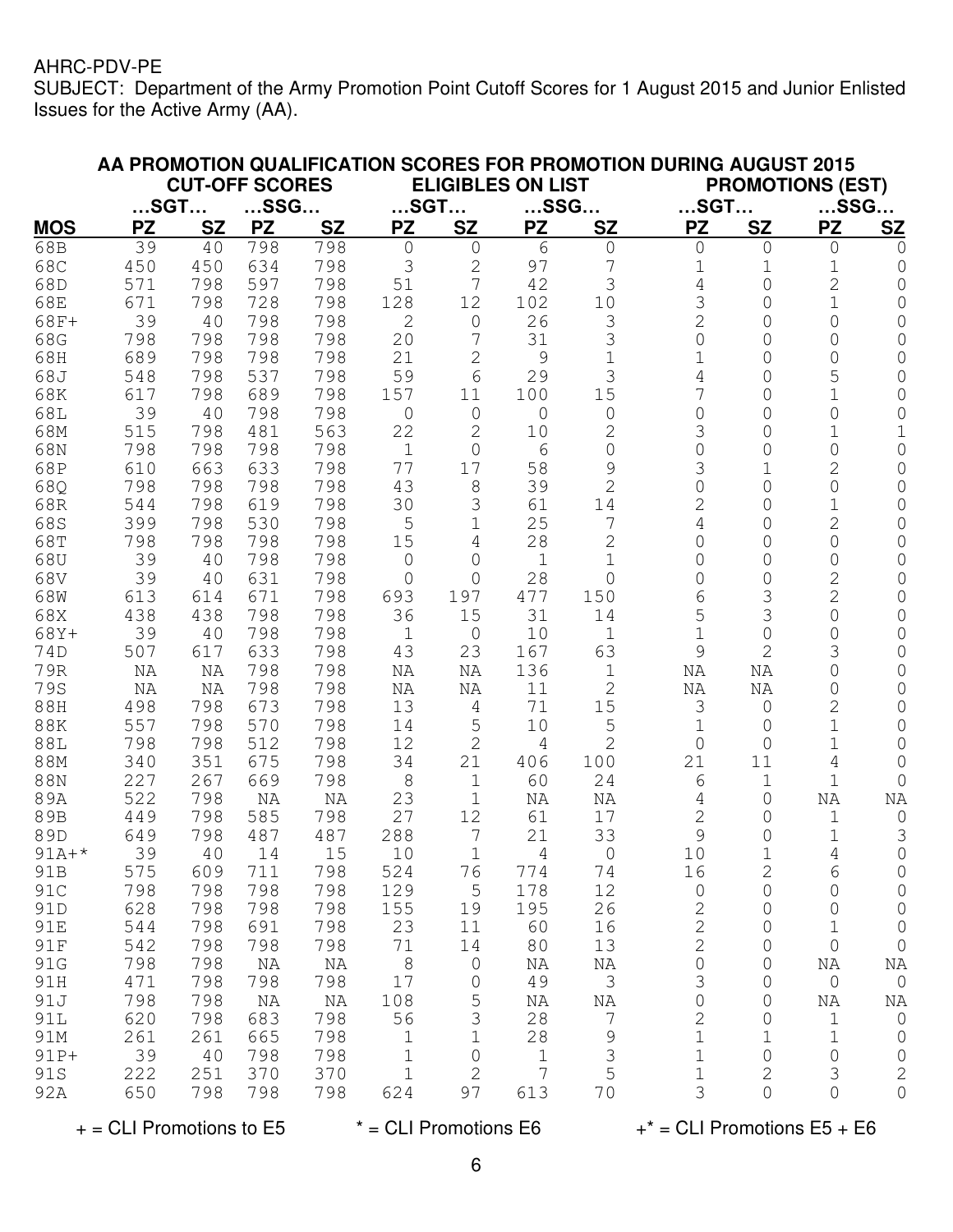SUBJECT: Department of the Army Promotion Point Cutoff Scores for 1 August 2015 and Junior Enlisted Issues for the Active Army (AA).

|                 |                                                                                         |                       |           |           |                          |                |           |           | AA PROMOTION QUALIFICATION SCORES FOR PROMOTION DURING AUGUST 2015 |           |                         |           |
|-----------------|-----------------------------------------------------------------------------------------|-----------------------|-----------|-----------|--------------------------|----------------|-----------|-----------|--------------------------------------------------------------------|-----------|-------------------------|-----------|
|                 |                                                                                         | <b>CUT-OFF SCORES</b> |           |           | <b>ELIGIBLES ON LIST</b> |                |           |           |                                                                    |           | <b>PROMOTIONS (EST)</b> |           |
|                 | …SGT…                                                                                   |                       | $$ SSG $$ |           |                          | $$ SGT $$      |           | $$ SSG $$ | $$ SGT $$                                                          |           | $$ SSG $$               |           |
| <b>MOS</b>      | <b>PZ</b>                                                                               | <b>SZ</b>             | <b>PZ</b> | <b>SZ</b> | <b>PZ</b>                | <b>SZ</b>      | <b>PZ</b> | <b>SZ</b> | <b>PZ</b>                                                          | <b>SZ</b> | <b>PZ</b>               | <b>SZ</b> |
| 92F             | 646                                                                                     | 798                   | 798       | 798       | 400                      | 41             | 400       | 21        | 6                                                                  | $\Omega$  | $\Omega$                |           |
| 92G             | 106                                                                                     | 106                   | 562       | 573       | 29                       | 11             | 120       | 34        | 29                                                                 | 11        | 17                      | 5         |
| <b>92L</b>      | 493                                                                                     | 493                   | 541       | 798       | 3                        |                | 12        |           | 0                                                                  |           | 3                       |           |
| 92M             | 550                                                                                     | 798                   | 545       | 798       | 30                       | 0              | 17        |           |                                                                    |           |                         |           |
| $92R+$          | 39                                                                                      | 40                    | 501       | 505       | 15                       | 4              | 39        |           | 15                                                                 | 4         | 14                      |           |
| 92S             | 572                                                                                     | 798                   | 798       | 798       | 31                       |                | 31        | 2         |                                                                    |           | $\Omega$                |           |
| 92 <sub>W</sub> | 526                                                                                     | 798                   | 692       | 798       | 23                       | 8              | 64        |           | 6                                                                  | 0         | 10                      |           |
| 92Y             | 555                                                                                     | 556                   | 637       | 641       | 336                      | 79             | 610       | 88        | 15                                                                 |           | 54                      |           |
| 94A             | 798                                                                                     | 798                   | 798       | 798       | 17                       |                | 17        |           |                                                                    |           | O                       |           |
| 94D             | 461                                                                                     | 461                   | 798       | 798       | 2                        |                | 0         |           |                                                                    |           |                         |           |
| <b>94E</b>      | 623                                                                                     | 798                   | 668       | 670       | 73                       | $\overline{2}$ | 39        | 3         |                                                                    |           |                         |           |
| 94F             | 798                                                                                     | 798                   | 741       | 798       | 67                       | 6              | 54        |           |                                                                    |           |                         |           |
| 94H             | 798                                                                                     | 798                   | 798       | 798       | 4                        |                | 0         |           |                                                                    |           |                         |           |
| 94M             | 506                                                                                     | 798                   | 798       | 798       | 11                       |                |           | 5         |                                                                    |           |                         |           |
| 94P             | 798                                                                                     | 798                   | 568       | 798       |                          |                | 6         |           |                                                                    |           |                         |           |
| 94R             | 598                                                                                     | 798                   | 696       | 798       | 18                       | 6              | 21        |           |                                                                    |           |                         |           |
| 94S             | 798                                                                                     | 798                   | 434       | 434       | 17                       |                | 4         |           |                                                                    |           |                         |           |
| 94T             | 798                                                                                     | 798                   | 14        | 15        |                          |                |           |           |                                                                    |           |                         |           |
| 94Y             | 798                                                                                     | 798                   | 798       | 798       | 13                       |                | 8         |           |                                                                    |           | Ω                       |           |
| <b>TOTALS</b>   |                                                                                         |                       |           |           | 9986                     | 1783           | 10676     | 2856      | 750                                                                | 191       | 363                     | 123       |
|                 | $+$ = CLI Promotions to E5<br>$*$ = CLI Promotions E6<br>$+$ * = CLI Promotions E5 + E6 |                       |           |           |                          |                |           |           |                                                                    |           |                         |           |

## 1. **STAR MOSs**

The STAR MOS listing is a management tool. These are MOSs in which more Soldiers may have been promoted on 1 August 2015 if more had been reflected in the Total Army Personnel Database (TAPDB) with an eligible date and promotion point score. Soldiers possessing an MOS listed as a STAR MOS are still required to meet or exceed an announced cutoff score.

#### **SGT**

13F, 13M, 19K, 29E, 31D, 31K, 35L, 37F, 46Q, 46R, 68B, 68F, 68L, 68U, 68V, 68Y, 91A, 91P

## **SSG**

13M, 13R, 18B, 25D, 25E, 38B, 51C, 94T

**NOTE:** Soldiers holding a STAR MOS should be given a high priority for WLC attendance due to increased promotion potential.

#### 2. **PROMOTION QUALIFICATION SGT CLI MOS LIST minimum PDOR must be met. (BASD used to break ties of PDOR)**

| <b>MOS</b> | <b>PDOR</b> | <b>BASD</b> | <b>#ELIG</b> | <b>SELECTED</b> |
|------------|-------------|-------------|--------------|-----------------|
| 13F        | 20140708    | 20100202    | 20           | 20              |
| 13M        | 20130329    | 20110329    | 2            | 2               |
| 19K        | 20140401    | 20110727    | 15           | 15              |
| 31K        | 20070601    | 20050629    |              |                 |
| 35G        | 20110601    | 20090603    | 24           | २               |
|            |             |             |              |                 |